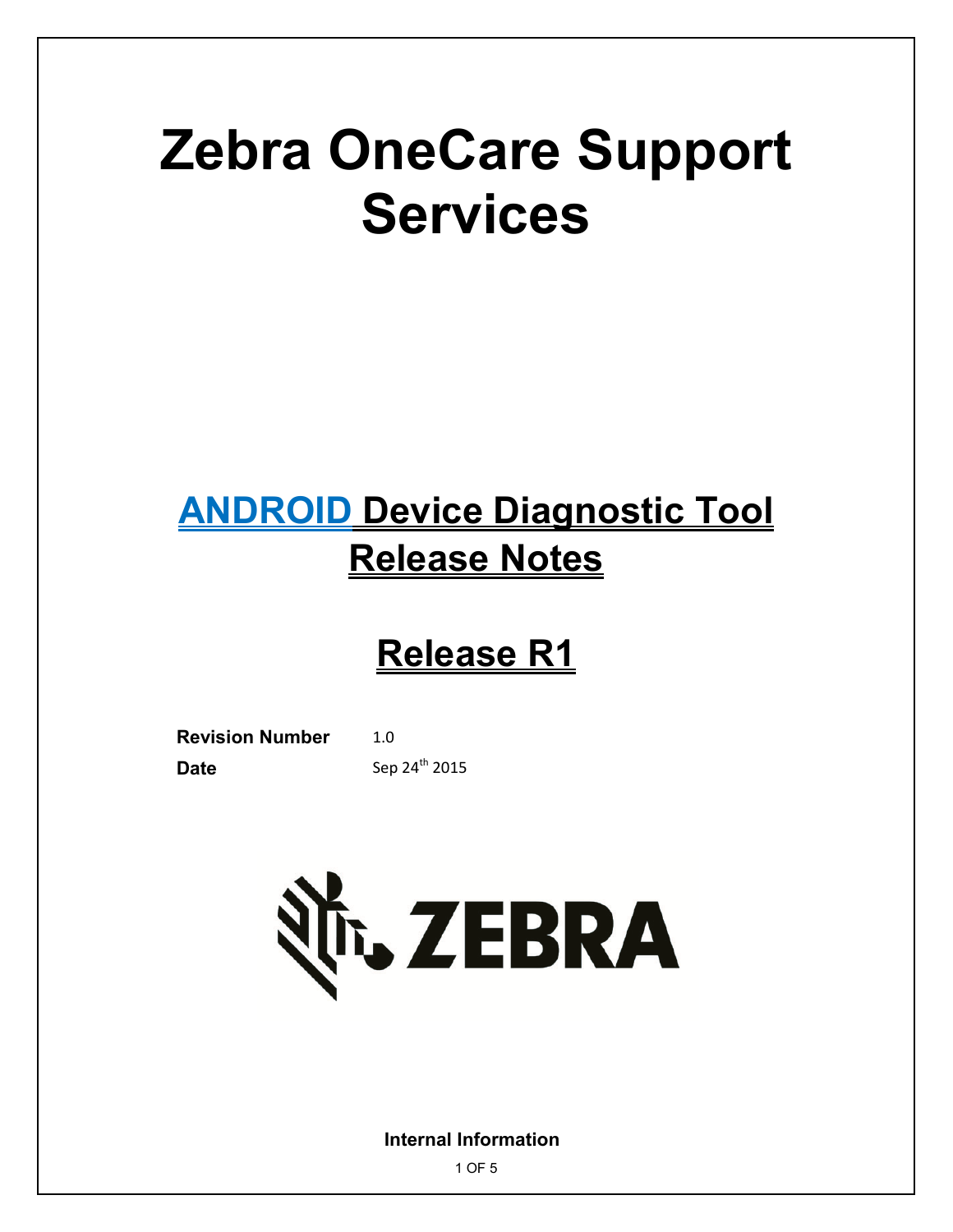### **TABLE OF CONTENTS**

| 1.3 |  |
|-----|--|
|     |  |
|     |  |
|     |  |
|     |  |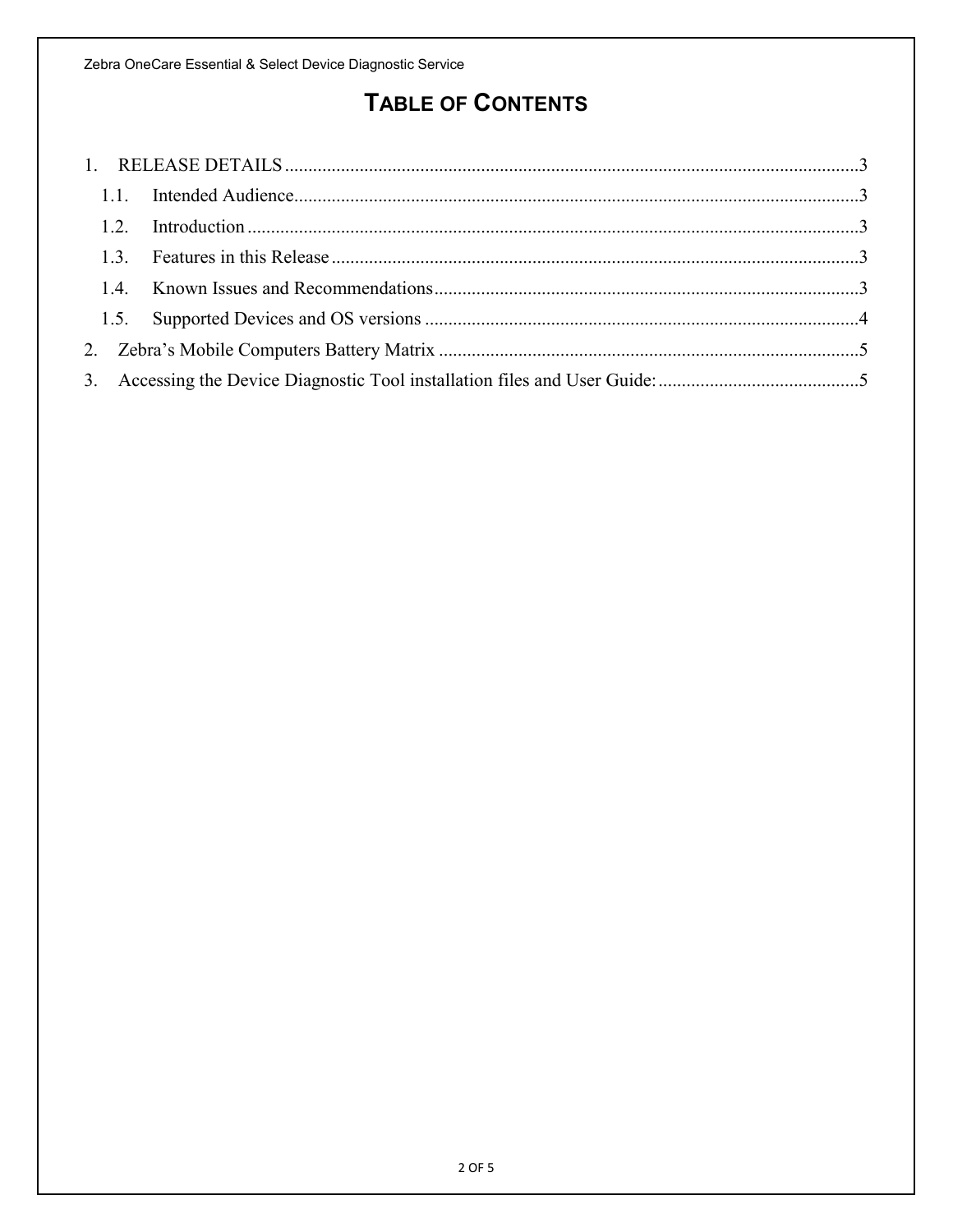Zebra OneCare Essential & Select Device Diagnostic Service

### <span id="page-2-0"></span>**1. RELEASE DETAILS**

#### <span id="page-2-1"></span>**1.1. Intended Audience**

The intended audience of this document is all support or field resources relying on the Device Diagnostic Tool (DDT) being launched as the key component for Zebra Help Desk representatives to provide more comprehensive device status verification while assessing our customer's request for support on our Enterprise Mobile Computers. This release notes apply for the version being released for ANDROID devices.

#### <span id="page-2-2"></span>**1.2. Introduction**

Zebra provides access to the Device Diagnostic Tool, which is an application that runs on supported Zebra Mobile Computers. Where appropriate, Zebra Help Desk will use the Tool for troubleshooting device issues. The Tool may be downloaded to Mobile Computers covered under Service Contract with Zebra. Customer must accept Zebra's End User License Agreement prior to download. Zebra provides Help Desk support for the Device Diagnostic Tool and may require Customer to download the latest version as made available.

#### <span id="page-2-3"></span>**1.3. Features in this Release**

At a high level, the following features are available in the Device Diagnostic Tool version 1.0:

- WiFi Test Displays information concerning the WLAN Radio on the device.
- WAN Test Displays information concerning the WWAN Radio on the device.
- GPS Test This is a time consuming test (lasts 10 minutes) to check on the health and status of GPS.
- System Test Memory, Process Count, CPU Load
- Bluetooth Test Displays information concerning the WPAN Radio on the device.
- Remote Run Capability -> "android.intent.SES.RunTests" intent available.

This release supports both a .txt and .INI test result Log file, enabling interaction with MDM tools, not only to deploy the tool across several devices or configure what subset of test to be ran, but rather be able to retrieve the results across multiple units, evaluate (read) them and decide on further messaging or policies that will help customers keep their devices in ideal running condition.

#### <span id="page-2-4"></span>**1.4. Known Issues and Recommendations**

| ID | <b>Description</b>                            | Recommendation        |
|----|-----------------------------------------------|-----------------------|
| l1 |                                               | Allow a minimum of    |
|    |                                               | 10 minutes for device |
|    | <b>GPS Diagnostic Test not reporting data</b> | to stabilize.         |
|    |                                               | If possible, ensure   |
|    |                                               | device close to an    |
|    |                                               | lopen area            |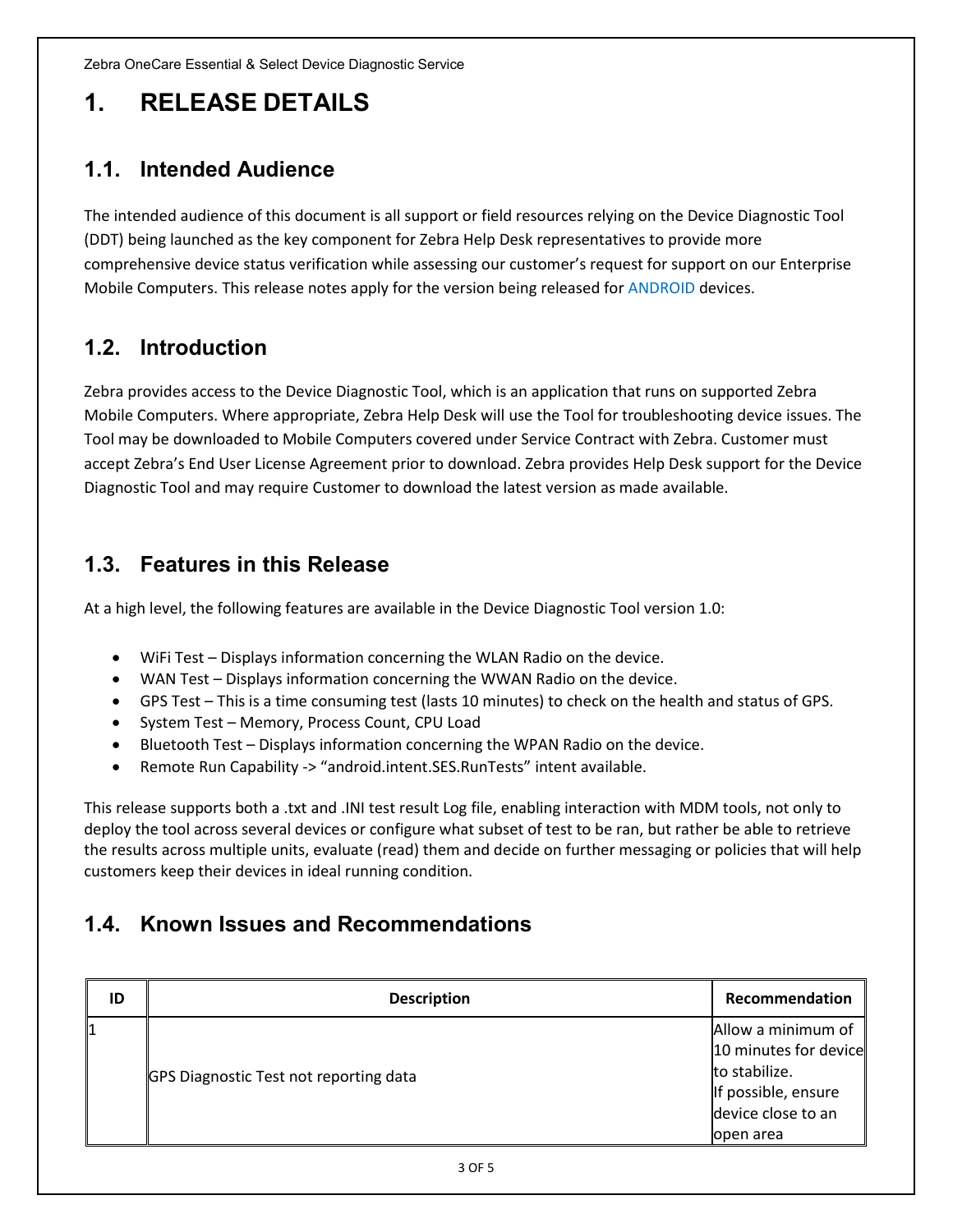Zebra OneCare Essential & Select Device Diagnostic Service

| Battery Charge reported as 255% while device either connected to wall or cradle Run to Tool without<br>charger. | charger being<br>connected.                                                                                                                         |
|-----------------------------------------------------------------------------------------------------------------|-----------------------------------------------------------------------------------------------------------------------------------------------------|
| GPS or WLAN "TEST NOT SUPPORTED" appears on screen.                                                             | Make sure GPS and<br>WLAN radio are<br>lenabled                                                                                                     |
| Resulting Test showing green while detailed result was not 100% Green                                           | Allow test to<br>complete before<br>exiting. Verify the<br>Log file to confirm<br>reported status.                                                  |
| Device Diagnostic Tool WELCOME screen showing RED.                                                              | Access Subsystems<br>Test to verify if GPS,<br>Bluetooth or WLAN,<br>all configurable<br>systems, are either<br>disabled or properly<br>configured. |

#### <span id="page-3-0"></span>**1.5. Supported Devices and OS versions**

The Device Diagnostic Tool has been developed for Windows Mobile and WinCE Operational Systems, in an attempt to reach the vast majority of device installed base serving our customers YTD. The following table provides an overview of the device models that have been validated YTD. *(Future releases will include additional devices)*

| <b>Device Model</b> | <b>Android OS Version</b>                      | <b>Special Remarks</b>            |
|---------------------|------------------------------------------------|-----------------------------------|
| MC40                | 4.1.1                                          | Direct File installation or Rapid |
|                     |                                                | Deployment Barcode scanned led    |
|                     |                                                | to successful installation.       |
| <b>TC55</b>         | Android <sup>™</sup> 4.1.2; Android 4.4mobil.3 | Direct File installation or Rapid |
|                     |                                                | Deployment Barcode scanned led    |
|                     |                                                | to successful installation.       |
| <b>TC70</b>         | Android™ AOSP 4.4.2 (KitKat)                   | Direct File installation or Rapid |
|                     |                                                | Deployment Barcode scanned led    |
|                     |                                                | to successful installation.       |
| <b>TC75</b>         | Android <sup>™</sup> AOSP 4.4.3 (KitKat)       | Direct File installation or Rapid |
|                     |                                                | Deployment Barcode scanned led    |
|                     |                                                | to successful installation.       |
|                     |                                                |                                   |